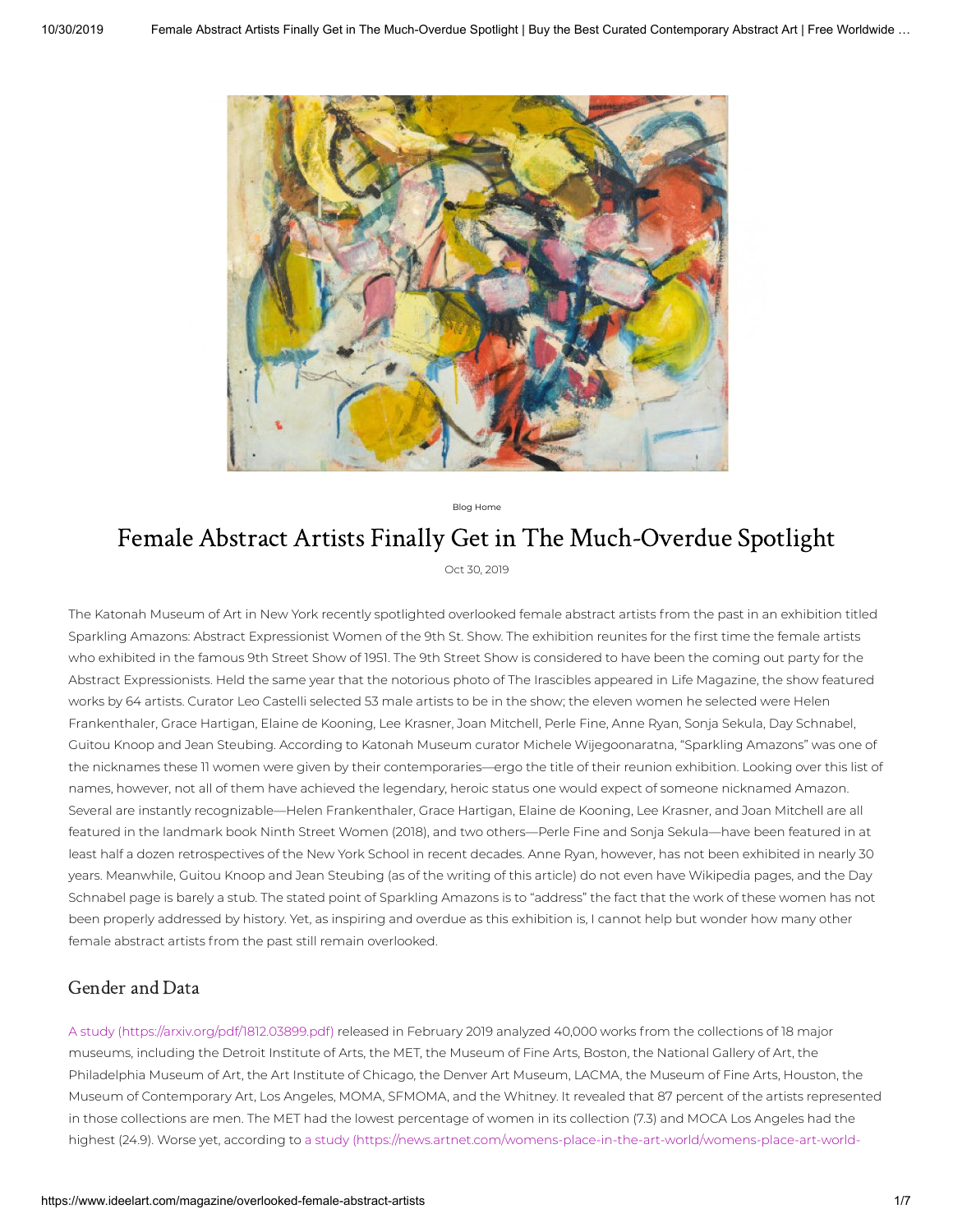#### 10/30/2019 Female Abstract Artists Finally Get in The Much-Overdue Spotlight | Buy the Best Curated Contemporary Abstract Art | Free Worldwide …

[museums-1654714\)](https://news.artnet.com/womens-place-in-the-art-world/womens-place-art-world-museums-1654714) released in September 2019 by Artnet News, female representation in museum collections is actually trending downward, as works by female artists accounted for only "11 percent of all acquisitions at 26 prominent American museums" in the past decade.



Lee Krasner - The Seasons, 1957. Oil and house paint on canvas. 92 3/4 x 203 7/8 in. (235.6 x 517.8 cm). Whitney Museum of American Art, New York; Purchase, with funds from Frances and Sydney Lewis by exchange, the Mrs. Percy Uris Purchase Fund and the Painting and Sculpture Committee 87.7 © 2019 The Pollock–Krasner Foundation/Artists Rights Society (ARS), New York

High profile exhibitions like Sparkling Amazons, Hilma af Klint at the Guggenheim, Anni Albers at Tate Modern, or the landmark 2016 exhibition Women of Abstract Expressionism at the Denver Art Museum are a start. But they unfortunately rely completely on female abstract artists who have already made at least some impression on the public. For example, six of the artists in Sparkling Amazons were also in Women of Abstract Expressionism. The likely reason for this, as the Guardian speculated in a recent article (https://www.theguardian.com/artanddesign/2019/jan/31/female-artists-are-finally-in-our-galleries-lets-keep-them-there), is that museums have to justify their exhibitions with high visitor numbers. They fear that the public will not want to show up to see works by unknown artists. I understand this, but is the job of a museum really just to play to the tastes of the public? Or is its role supposed to be to help shape the public tastes?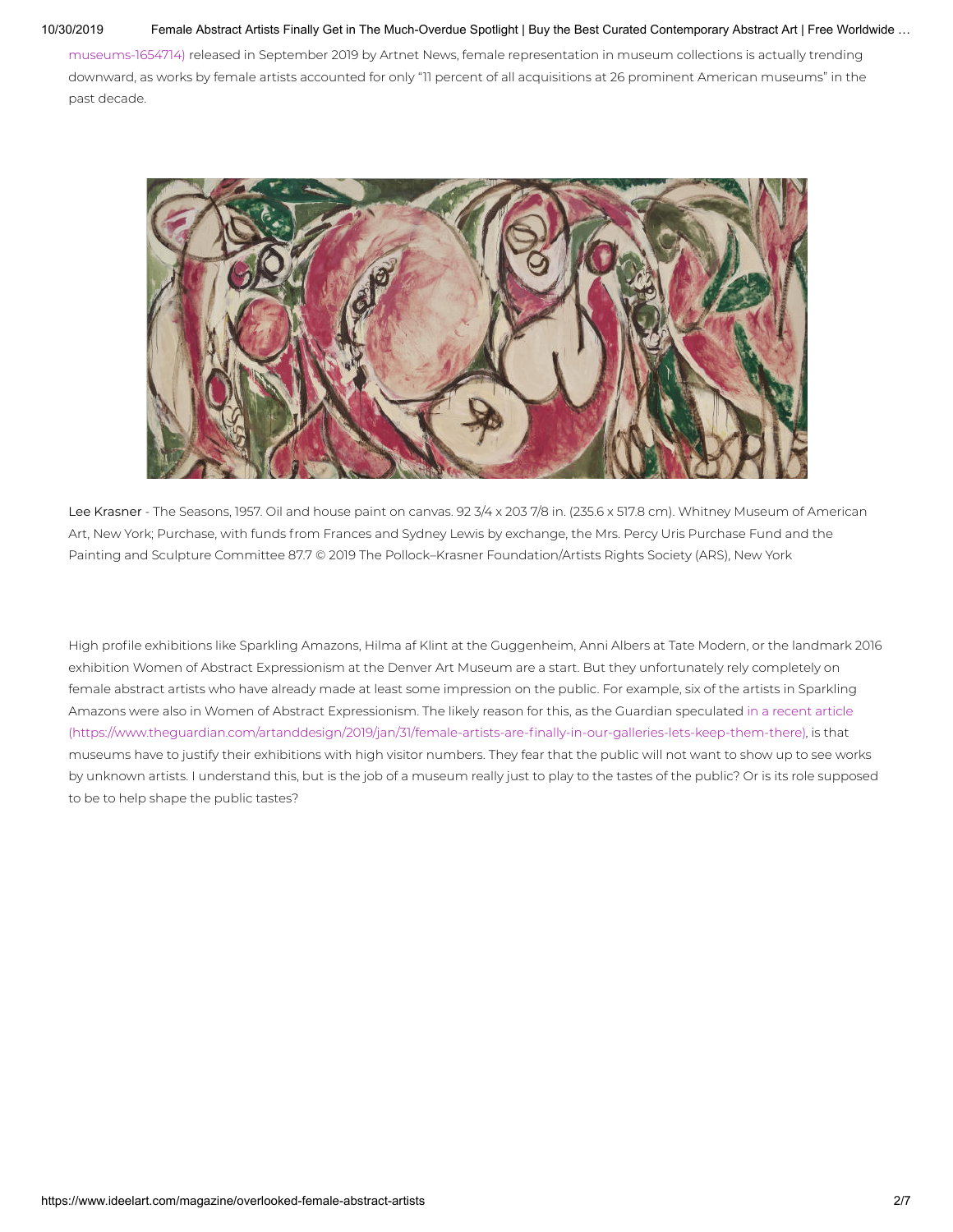

Elaine de Kooning - Sunday Afternoon, 1957. Oil on canvas. 37 3/8 x 43 1/4 in. (94.9 x 109.8 cm). Anonymous. © Elaine de Kooning Trust

## Expand the Canon

I have some personal insight into this issue. Last year, after learning what I do for a living, a neighbor asked me to come over to his house to help him figure out what to do with all of the paintings his deceased mother had painted then left hanging in her home. Perusing the work, I was amazed a its maturity, complexity and lyrical beauty. I asked my neighbor where his mother studied. It turns out she attended Cooper Union with Alex Katz in the 1940s. After school, she left New York and moved to Illinois, where she had a career designing album covers. She never stopped painting, but she also never exhibited her work publicly. Convinced this was a major discovery, I told several dealers and curators about the work, but each responded with some variation of the following: other than the casual connection with Katz, there is no convincing narrative that can help them sell the public on the work. I answered that the work is convincing enough. Was I being naive?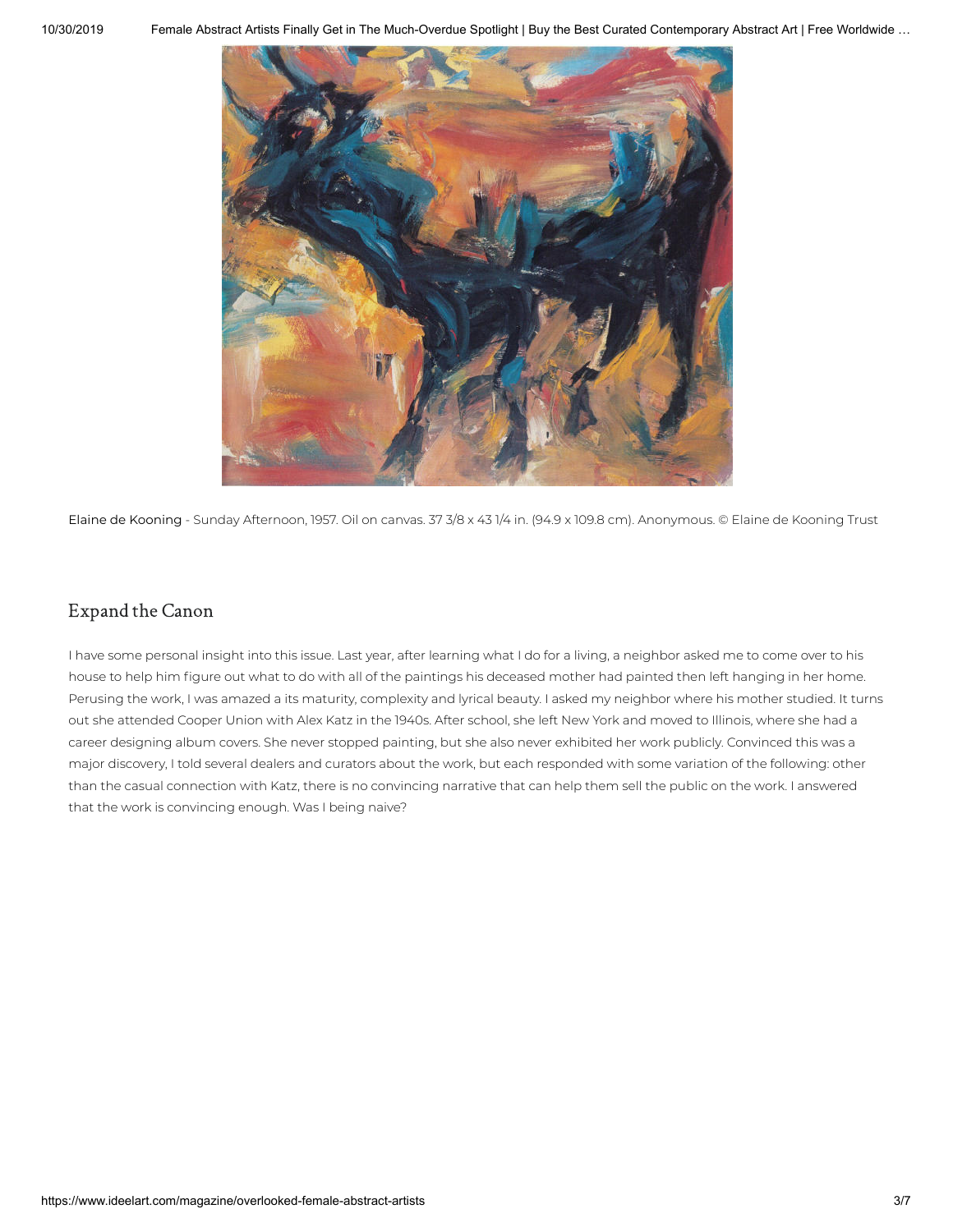

Helen Frankenthaler - Mount Sinai, 1956. Oil on canvas. 30 1/8 x 30 in. (76.5 x 76.2 cm). Collection Neuberger Museum of Art, Purchase College, State University of New York, Gift of Roy R. Neuberger, 1969.01.13. ©2019, Helen Frankenthaler Foundation, Inc. / Artists Rights Society (ARS), New York

Celebrating the women of the 9th Street Show, and rediscovering artists like Anni Albers and Carmen Herrera is important, but it is also a bit like uncovering the ruins of Pompeii: their existence is documented, and their contribution to history is undeniable. In addition to our buried cultural Pompeii, should we not also be actively seeking out our undiscovered cultural Atlantis—the hundreds, or maybe thousands of female abstract artists we can theorize must have existed, but whose work remains completely undiscovered? Sparkling Amazons picks its artists from just one show that happened one year in one city. How many other art exhibitions were held in just that same city that year? As neglected, underestimated and disparaged as they were (and they were all that—just read Ninth Street Women to find out for yourself), these women were, in a way, the entitled female artists of their generation. They had the benefit of being insiders in the New York art field of the 1950s. Who is doing the research to find the work of the female artists of the past who did not make the scene, or who showed up briefly then disappeared? Within that hidden history, I suspect, an even more beautiful heritage awaits.

Featured image: Jean Steubing - The Habitat, 1951. Oil on canvas. 18 x 24 in. (45.7 x 61 cm). Courtesy of Garvey Rita Art & Antiques, Orleans, MA. All images used for illustrative purposes only *By Phillip Barcio*

 $\text{Share this Article: } (\blacktriangleright) (\blacklozenge)$   $(\mathbf{in}) (\textup{o})$   $(\mathbf{in})$  [\(mailTo:email@address.com?Subject=Female](mailto:email@address.com?Subject=Female%20Abstract%20Artists%20Finally%20Get%20in%20The%20Much-Overdue%20Spotlight%20https://www.ideelart.com//magazine/overlooked-female-abstract-artists) Abstract Artists Finally Get in The Much-Overdue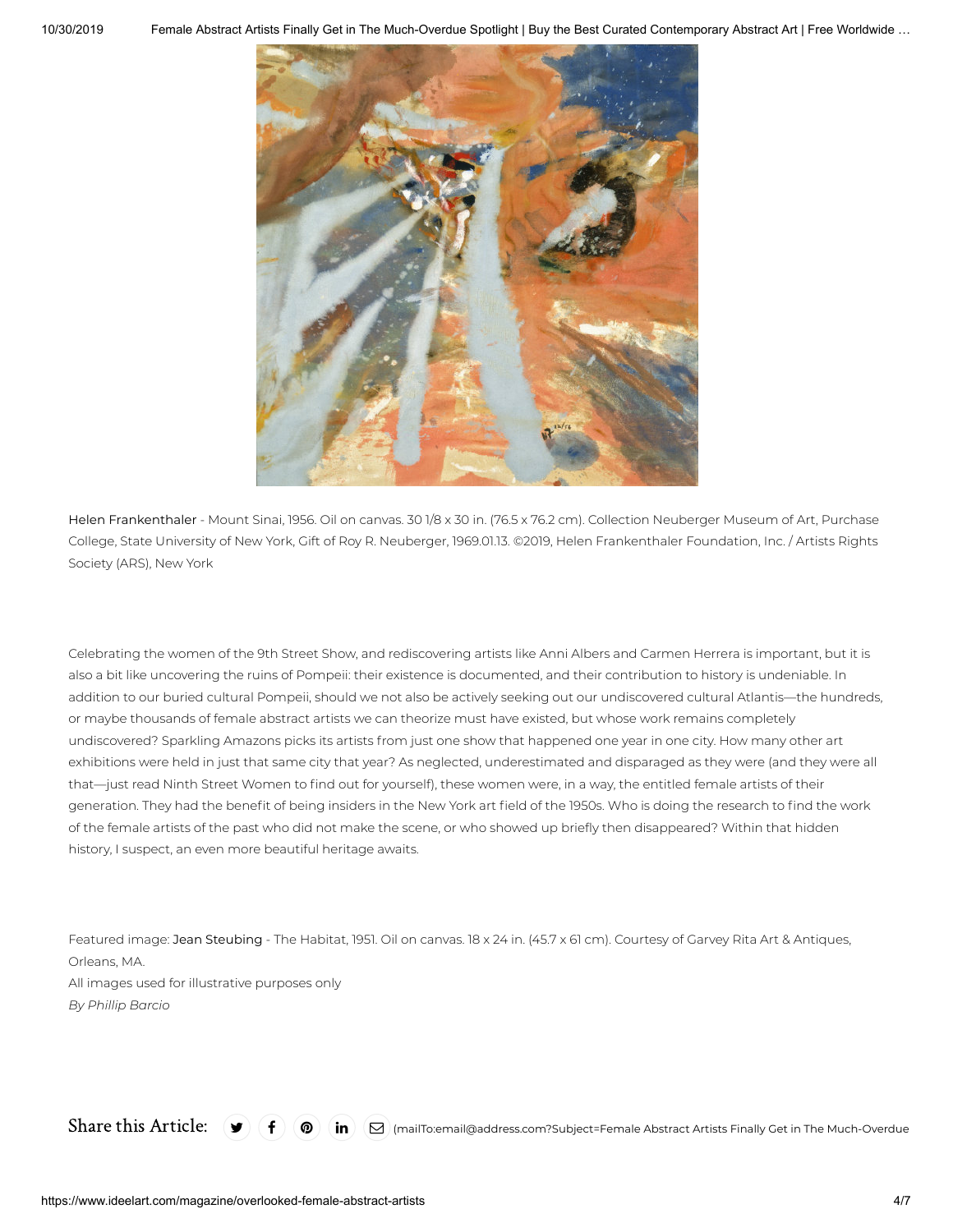# Articles That You May Like





(/magazine/helen-frankenthaler)

## [Helen Frankenthaler](https://www.ideelart.com/magazine/helen-frankenthaler)

(/magazine/helen-frankenthaler) Jan 2, 2017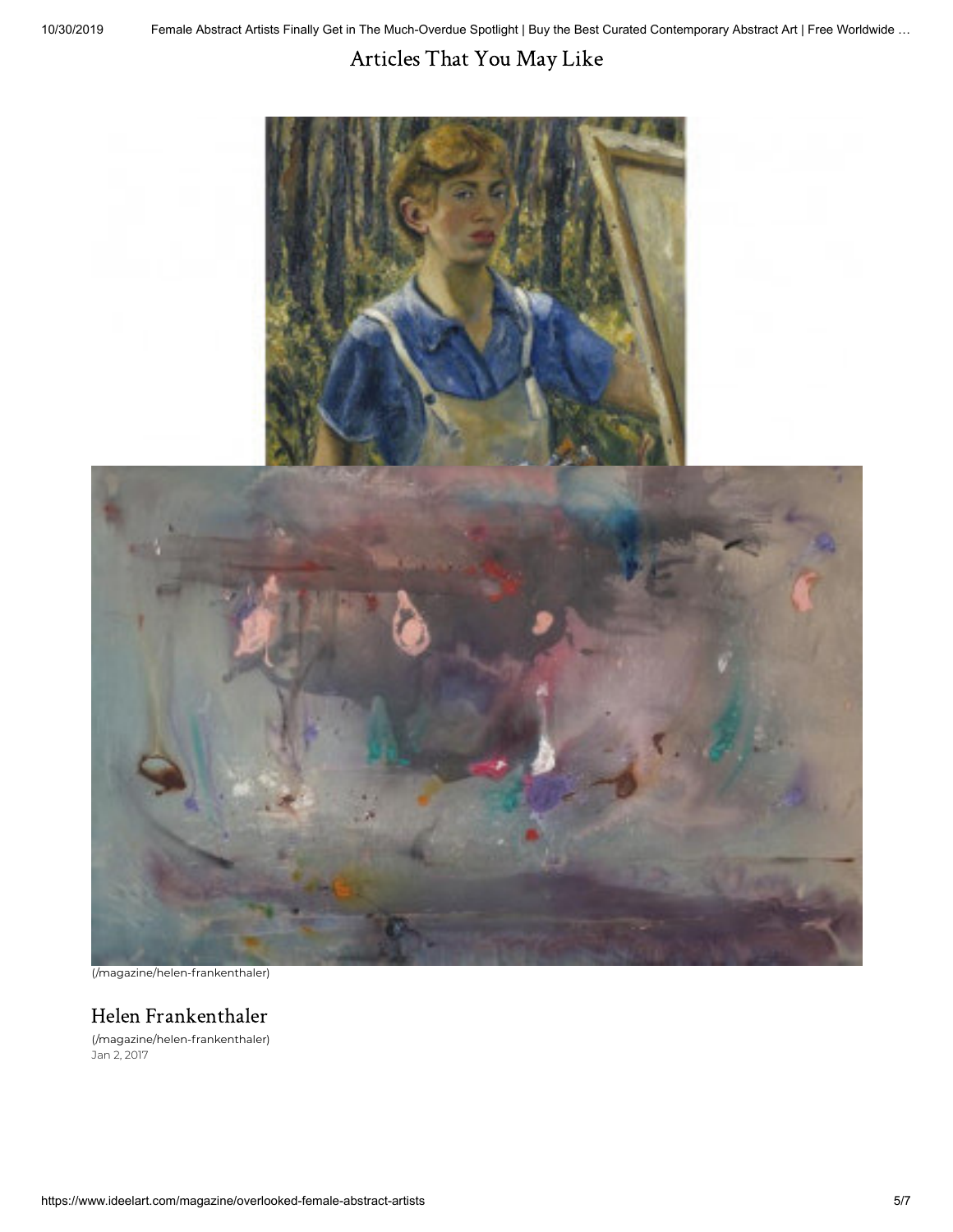



(/magazine/joan-mitchell)

## [Vibrancy and Energy in Joan Mitchell Paintings](https://www.ideelart.com/magazine/joan-mitchell)

(/magazine/joan-mitchell) Oct 30, 2016